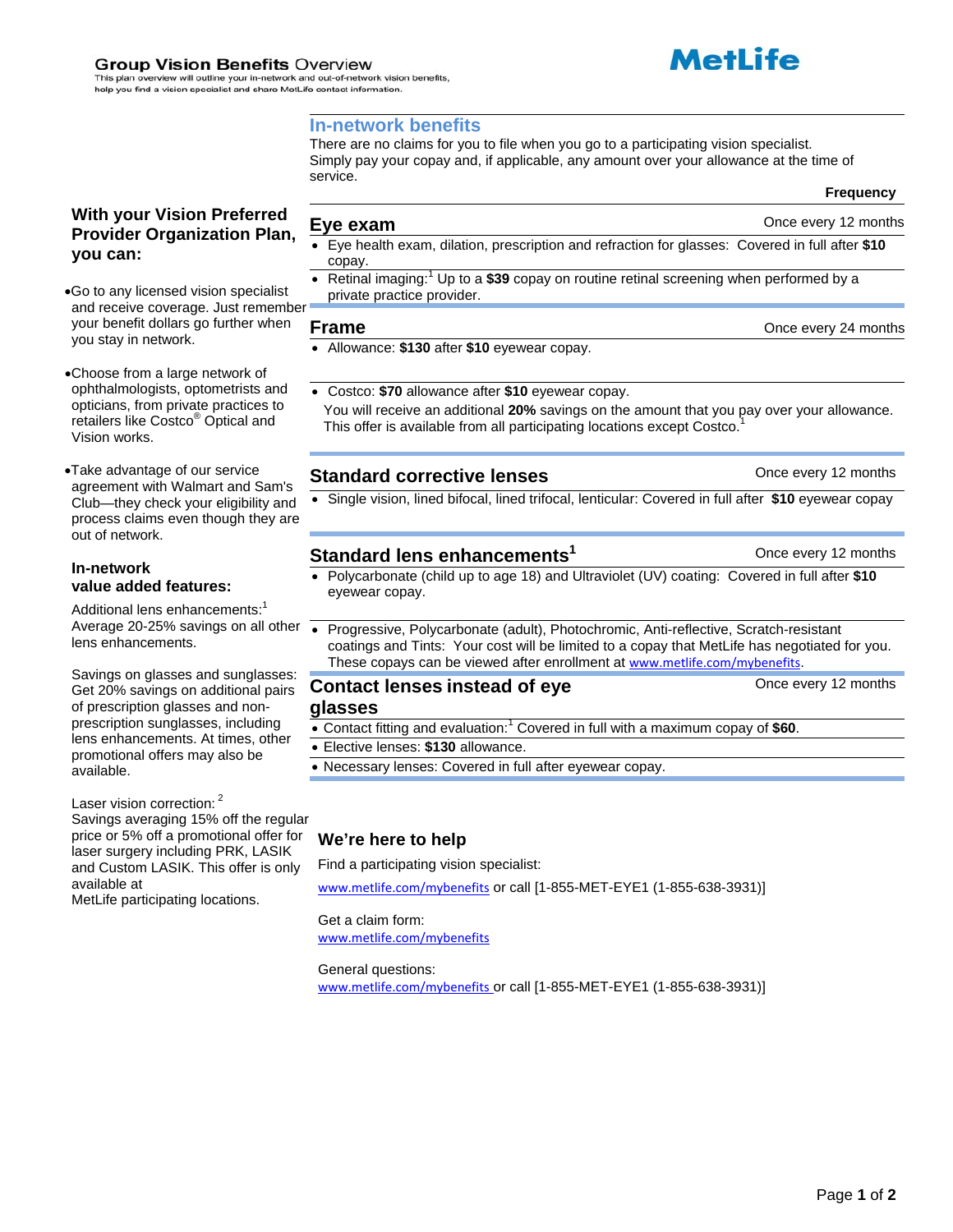

#### **Out-of-network reimbursement**

You pay for services and then submit a claim for reimbursement. The same benefit frequencies for **In-network benefits** apply. Once you enroll, visit www.metlife.com/mybenefitsfor detailed out-of-network benefits information.

care.

| Eye exam: up to $$45$  | Single vision lenses: up to \$30 | Lined trifocal lenses: up to \$65 |
|------------------------|----------------------------------|-----------------------------------|
| Frames: up to \$70     | Lined bifocal lenses: up to \$50 | Progressive lenses: up to \$50    |
| Contact lenses:        | Lenticular lenses: up to \$100   |                                   |
| - Elective up to \$105 |                                  |                                   |
| Necessary up to \$210  |                                  |                                   |

# **Exclusions and Limitations of Benefits**

This plan does not cover the following services, materials and treatments.

#### **Services and Eyewear**

- Services and/or materials not specifically included in the Vision Plan Benefits Overview (Schedule of Benefits).
- Any portion of a charge above the Maximum Benefit Allowance or reimbursement indicated in the Schedule of Benefits.
- Any eye examination or corrective eyewear required as a condition of employment.
- Services and supplies received by you or your Dependent before the Vision Insurance starts.
- Missed appointments.
- Services or materials resulting from or in the course of a Covered Person's regular occupation for pay or profit for which the Covered Person is entitled to benefits under any Workers' Compensation Law, Employer's Liability Law or similar law. You must promptly claim and notify the Company of all such benefits.
- Local, state and/or federal taxes, except where MetLife is required by law to pay.
- Services or materials received as a result of disease, defect, or injury due to war or an act of Replacement of lenses, frames and/or contact war (declared or undeclared), taking part in a riot or insurrection, or

*1All lens enhancements are available at participating private practices. Maximum copays and pricing are subject to change without notice. Please check with your provider for details and copays applicable to your lens choice. Please contact your local Costco to confirm the availability of lens enhancements and pricing prior to receiving services. Additional discounts may not be available in certain states.*

*2 Custom LASIK coverage only available using wavefront technology with the microkeratome surgical device. Other LASIK procedures may be performed at an additional cost to the member. Additional savings on laser vision care is only available at participating locations.*

committing or attempting to commit a felony.

- Services and materials obtained while outside the United States, except for emergency vision
- Services, procedures, or materials for which a charge would not have been made in the absence of insurance.
- Services: (a) for which the employer of the person receiving such services is not required to pay; or (b) received at a facility maintained by the Employer, labor union, mutual benefit association, or VA hospital.
- Services, to the extent such services, or benefits for such services, are available under a Government Plan. This exclusion will apply whether or not the person receiving the services is enrolled for the Government Plan. We will not exclude payment of benefits for such services if the Government Plan requires that Vision Insurance under the Group Policy be paid first. Government Plan means any plan, program, or coverage which is established under the laws or regulations of any government. The term does not include any plan, program, or coverage provided by a government as an employer or Medicare.
- Plano lenses (lenses with refractive correction of less than  $\pm$  .50 diopter).
- Two pairs of glasses instead of bifocals.
- lenses furnished under this Plan which are lost, stolen, or damaged (within the 12 month benefit period from date of purchase.)

**Important:** If you or your family members are covered by more than one health care plan, you may not be able to collect benefits from both plans. Each plan may require you to follow its rules or use specific doctors and hospitals, and it may be impossible to comply with both plans at the same time. Before you enroll in this plan, read all of the rules very carefully and compare them with the rules of any other plan that covers you or your family.

#### **James Sprunt Community College**

Benefits are underwritten by Metropolitan Life Insurance Company, New York, NY.

Certain claims and network administration services are provided through Vision Service Plan. In certain states, availability of MetLife's group vision benefits is subject to regulatory approval. Like most group benefit programs, benefit programs offered by MetLife and its affiliates contain certain exclusions, exceptions, reductions, limitations, waiting periods and terms for keeping them in force. Please contact MetLife or your plan administrator for costs and complete details.

Metropolitan Life Insurance Company, New York, NY 10166

© 2014 METLIFE, INC. L0415420066[exp0616][All States][DC,GU,MP,PR,VI]

Contact lens insurance policies and service agreements.

Refitting of contact lenses after the initial (90-day) fitting period.

Contact lens modification, polishing, and cleaning.

#### **Treatments**

Orthoptics or vision training and any associated supplemental testing.

Medical and surgical treatment of the eye(s).

#### **Medications**

Prescription and non-prescription medication